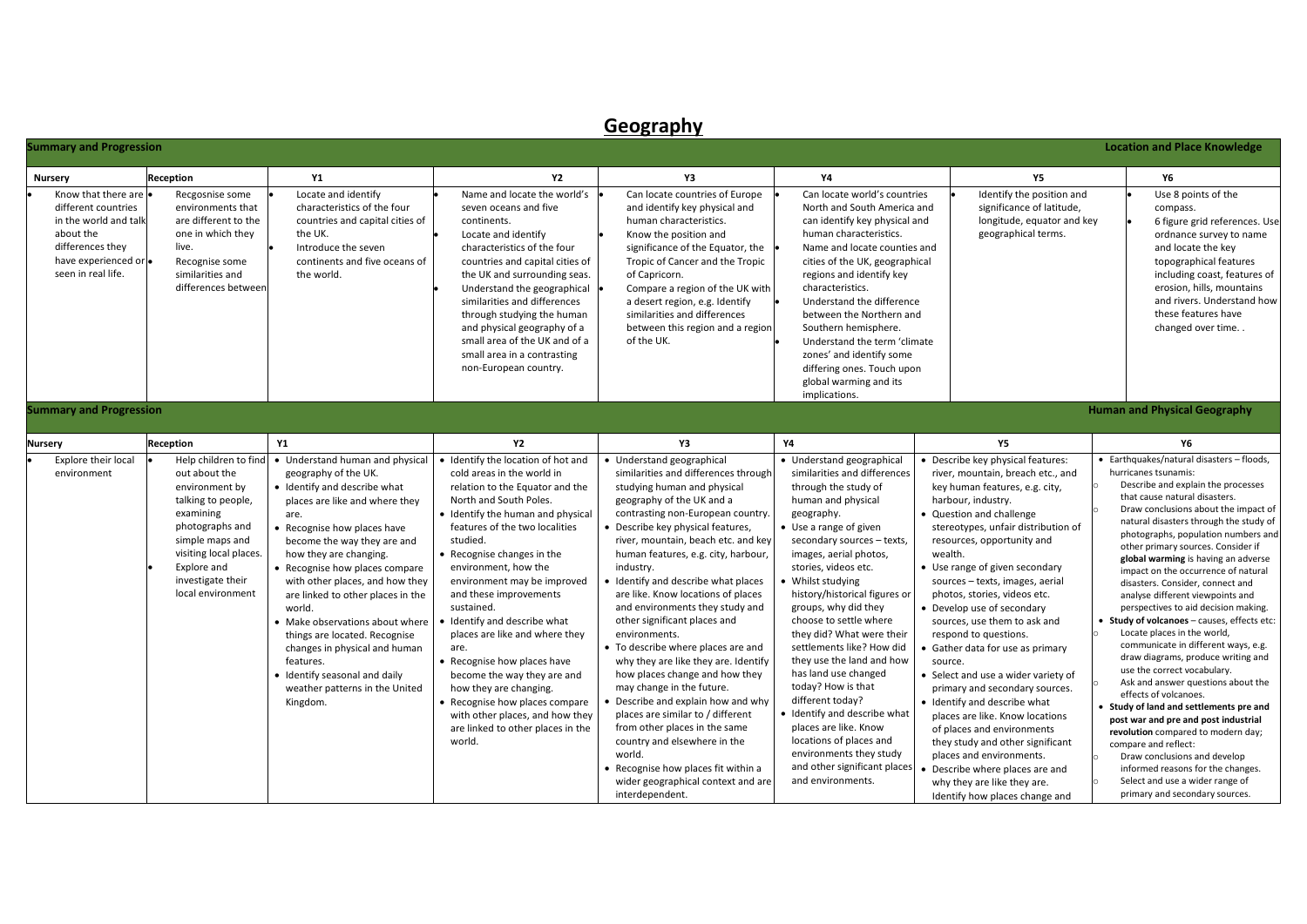| <b>Summary and Progression</b>        |                                                                                                                                                                                             |                                                                                                                                                                                                                                                                                                                         |                                                                                                                                                                                                              |                                                                                                                                                                                                                                                                                                                                                                  | • Describe where places are<br>and why they are like they<br>are. Identify how places<br>change and how they may<br>change in the future.<br>Describe and explain how<br>and why places are similar<br>to / different from other<br>places in the same country<br>and elsewhere in the<br>world.<br>• Recognise how places fit<br>within a wider geographical<br>context and are<br>interdependent.                                                                                                                                                                                                        | how they may change in the<br>future.<br>Describe and explain how and<br>why places are similar to /<br>different from other places in<br>the same country and<br>elsewhere in the world.<br>Recognise how places fit within<br>a wider geographical context<br>and are interdependent.                                                                                                                                                                                                                                                                                            | Identify and describe what places are<br>like. To describe where places are and<br>why they are like they are. Identify<br>how places change and how they may<br>change in the future. Describe and<br>explain how and why places are<br>similar to / different from other places<br>in the same country and elsewhere in<br>the world. Recognise how places fit<br>within a wider geographical context<br>and are interdependent.<br><b>Fieldwork, Collecting and Recording Data</b> |
|---------------------------------------|---------------------------------------------------------------------------------------------------------------------------------------------------------------------------------------------|-------------------------------------------------------------------------------------------------------------------------------------------------------------------------------------------------------------------------------------------------------------------------------------------------------------------------|--------------------------------------------------------------------------------------------------------------------------------------------------------------------------------------------------------------|------------------------------------------------------------------------------------------------------------------------------------------------------------------------------------------------------------------------------------------------------------------------------------------------------------------------------------------------------------------|------------------------------------------------------------------------------------------------------------------------------------------------------------------------------------------------------------------------------------------------------------------------------------------------------------------------------------------------------------------------------------------------------------------------------------------------------------------------------------------------------------------------------------------------------------------------------------------------------------|------------------------------------------------------------------------------------------------------------------------------------------------------------------------------------------------------------------------------------------------------------------------------------------------------------------------------------------------------------------------------------------------------------------------------------------------------------------------------------------------------------------------------------------------------------------------------------|---------------------------------------------------------------------------------------------------------------------------------------------------------------------------------------------------------------------------------------------------------------------------------------------------------------------------------------------------------------------------------------------------------------------------------------------------------------------------------------|
|                                       |                                                                                                                                                                                             |                                                                                                                                                                                                                                                                                                                         |                                                                                                                                                                                                              |                                                                                                                                                                                                                                                                                                                                                                  |                                                                                                                                                                                                                                                                                                                                                                                                                                                                                                                                                                                                            |                                                                                                                                                                                                                                                                                                                                                                                                                                                                                                                                                                                    |                                                                                                                                                                                                                                                                                                                                                                                                                                                                                       |
| <b>Nursery</b><br>Explore their local | Reception<br>Help children to find .                                                                                                                                                        | Υ1<br>Carry out simple teacher led                                                                                                                                                                                                                                                                                      | <b>Y2</b><br>• Make simple observations                                                                                                                                                                      | Y3<br>Carry out a simple                                                                                                                                                                                                                                                                                                                                         | Υ4<br>Carry out teacher led                                                                                                                                                                                                                                                                                                                                                                                                                                                                                                                                                                                | <b>Y5</b><br>Carry out investigations                                                                                                                                                                                                                                                                                                                                                                                                                                                                                                                                              | Y6<br>Undertake a field survey of a                                                                                                                                                                                                                                                                                                                                                                                                                                                   |
| environment                           | out about the<br>environment by<br>talking to people,<br>examining<br>photographs and<br>simple maps and<br>visiting local places.<br>Explore and<br>investigate their<br>local environment | investigations such as<br>identifying types of buildings<br>in their locality.<br>Make simple observations<br>about key human and<br>physical features, simple<br>sketches and digital<br>technologies.<br>Complete fieldwork in the<br>school grounds, e.g. create a<br>chart, record information on<br>a school plan. | about key human and<br>physical features, simple<br>sketches and digital<br>technologies.<br>• Complete fieldwork in the<br>school locality, e.g. create a<br>chart, record information on<br>a school plan. | questionnaire or use pre-<br>determined questions to help<br>collect data Undertake<br>environmental surveys.<br>Use simple equipment and<br>instruments to measure and<br>record, e.g. weather<br>equipment.<br>Complete fieldwork in the<br>school locality, e.g. create a<br>chart, record information on a<br>school plan, simple field<br>sketching skills. | investigations such as<br>identifying types of<br>buildings in their wider<br>locality.<br>Make observations<br>about key human and<br>physical features,<br>sketches and digital<br>technologies.<br>Complete fieldwork in<br>the school locality and<br>present results, e.g.<br>create a chart, record<br>information on a<br>school plan, produce<br>graphs, maps etc.<br>Carry out a<br>questionnaire or use<br>pre-determined<br>questions to help<br>collect and record.<br>Gather data for use as<br>primary source.<br>Use equipment and<br>instruments to<br>measure and record,<br>e.g. weather | such as identifying types of<br>buildings in their locality.<br>Make observations about<br>key human and physical<br>features, simple sketches<br>and digital technologies.<br>Complete fieldwork in the<br>wider UK, e.g. create a<br>chart, record information on<br>a school plan.<br>Carry out a questionnaire to<br>collect and record.<br>Use equipment and<br>instruments to measure and<br>record, e.g. weather<br>equipment.<br>Develop field sketching skills<br>complete with annotation.<br>Carry out a fieldwork survey<br>and present results, e.g.<br>graphs, maps. | contrasting area of the UK.<br>Collate the data collected and<br>record it using data handling<br>software to produce graphs and<br>charts of the results.<br>Ask Geographical questions, e.g.<br>howwhywhatwhenhow<br>Communicate findings via maps,<br>writing.<br>Draw detailed sketch maps and<br>field sketches with annotations<br>of pattern, process and change.                                                                                                              |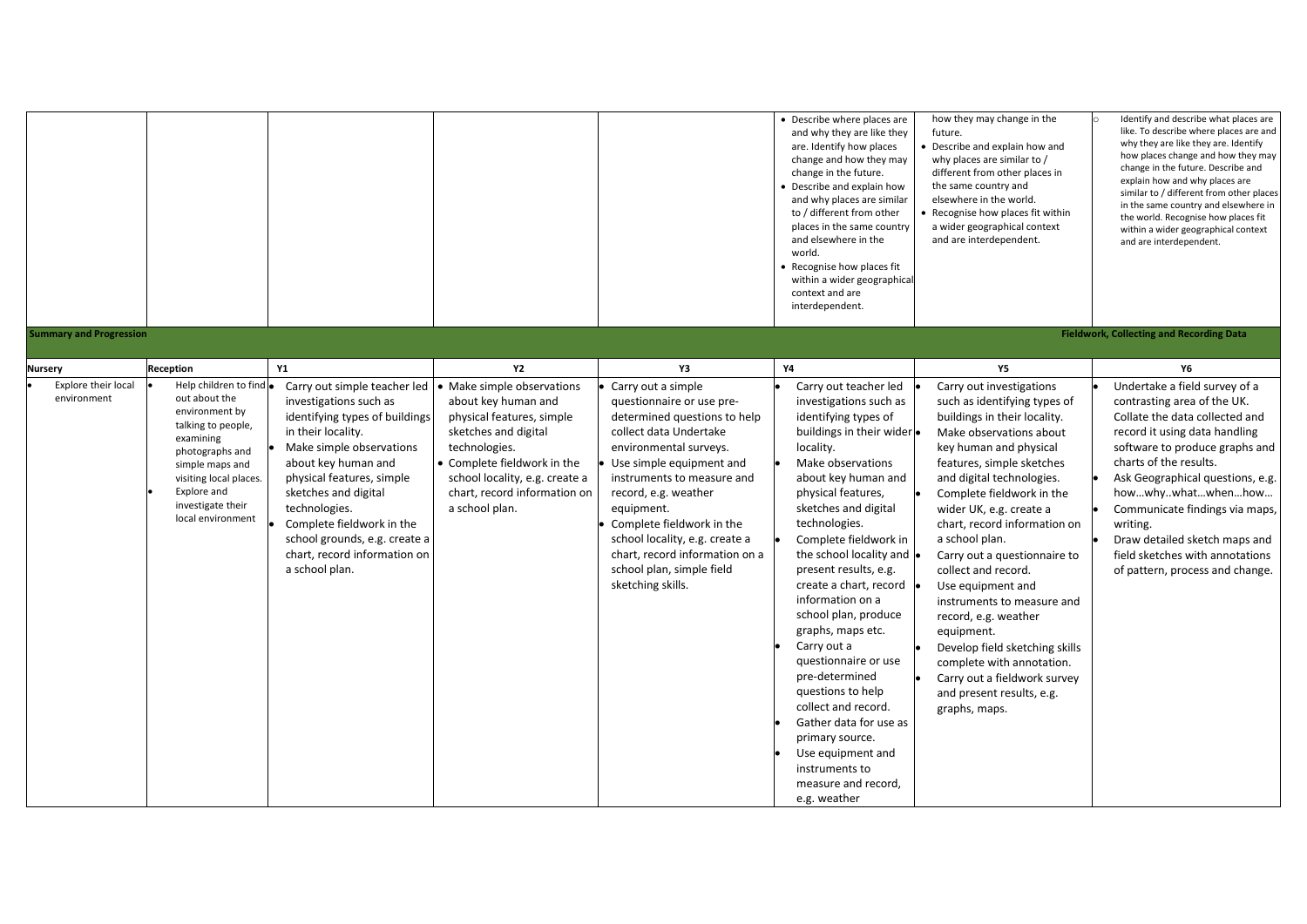| <b>Summary and Progression</b>                                                              |                                                                                                                              |                                                                                                                                                                                                    |                                                                                                                                   |                                                                                                                                                                                                                                                                                                                                                                                                                                                            | equipment.<br>Develop field sketching<br>skills complete with<br>annotation.<br>Begin to analyse field<br>data through graphing<br>etc.                                                                                                                                                                                                                                                                                                                                                                                                                                                              |                                                                                                                                                                                                            | <b>Using and Creating Maps</b>                                                                                                                                                                                                                                                                                                                                                                                                                                         |
|---------------------------------------------------------------------------------------------|------------------------------------------------------------------------------------------------------------------------------|----------------------------------------------------------------------------------------------------------------------------------------------------------------------------------------------------|-----------------------------------------------------------------------------------------------------------------------------------|------------------------------------------------------------------------------------------------------------------------------------------------------------------------------------------------------------------------------------------------------------------------------------------------------------------------------------------------------------------------------------------------------------------------------------------------------------|------------------------------------------------------------------------------------------------------------------------------------------------------------------------------------------------------------------------------------------------------------------------------------------------------------------------------------------------------------------------------------------------------------------------------------------------------------------------------------------------------------------------------------------------------------------------------------------------------|------------------------------------------------------------------------------------------------------------------------------------------------------------------------------------------------------------|------------------------------------------------------------------------------------------------------------------------------------------------------------------------------------------------------------------------------------------------------------------------------------------------------------------------------------------------------------------------------------------------------------------------------------------------------------------------|
|                                                                                             |                                                                                                                              | <b>Y1</b>                                                                                                                                                                                          | <b>Y2</b>                                                                                                                         | Y3                                                                                                                                                                                                                                                                                                                                                                                                                                                         | <b>Y4</b>                                                                                                                                                                                                                                                                                                                                                                                                                                                                                                                                                                                            | Y5                                                                                                                                                                                                         |                                                                                                                                                                                                                                                                                                                                                                                                                                                                        |
| <b>Nursery</b><br>To be able to<br>make meaningful<br>maps<br>Make a map of<br>Rosie's walk | Reception<br>Draw information .<br>from a simple<br>map<br>Create maps<br>(messy maps, big $\bullet$<br>maps, story<br>maps) | Use globes, maps and<br>atlases.<br>Start to make simple<br>pictorial maps and plans.<br>Follow directions - near,<br>far, left and right.<br>Use compass directions:<br>north, east, south, west. | Use globes, maps and<br>atlases.<br>Make simple pictorial<br>maps and plans.<br>Follow directions - near,<br>far, left and right. | Recap using maps, atlases,<br>globes and<br>digital/computer mapping<br>(Google Earth) to locate<br>the countries of Europe,<br>including Russia.<br>Look at the environmental<br>regions of Europe<br>(different areas defined by<br>their environmental<br>conditions, such as<br>climate, landforms, soil<br>etc).<br>Understand the 8 compass<br>points and use them to<br>explain/identify points on a<br>map.<br>Draw maps including key &<br>scale. | Look at a range of<br>scales using<br>standard measure.<br>Use letter and<br>number<br>coordinates.<br>Draw maps<br>including key and<br>scale using<br>different<br>perspectives-<br>birds' eye, linear,<br>oblique.<br>Use globes, atlases<br>and maps to find<br>places and make<br>deductions about<br>landscape,<br>industry, features<br>etc.<br>Use OS maps at<br>different scales.<br>Begin to use 4<br>figure grid<br>references.<br>Use the eight<br>points of a<br>compass.<br>Begin to select and<br>create appropriate<br>map resources to<br>find and show<br>detailed<br>Information. | Use OS maps at different<br>scales.<br>Select and create<br>appropriate map resources<br>to find and show detailed<br>Information.<br>Use satellite Images, GIS<br>and VR to explore distant<br>locations. | Υ6<br>Use satellite images to<br>explore distant locations.<br>On a world map locate the<br>main countries in Africa,<br>Asia and<br>Australasia/Oceania.<br>Identify their main<br>environmental regions, key<br>physical and human<br>characteristics, and major<br>cities.<br>Identify main capital<br>cities/oceans etc.<br>Understand the significance<br>of latitude and longitude.<br>Use and create digital<br>mapping.<br>Use OS maps at different<br>scales. |